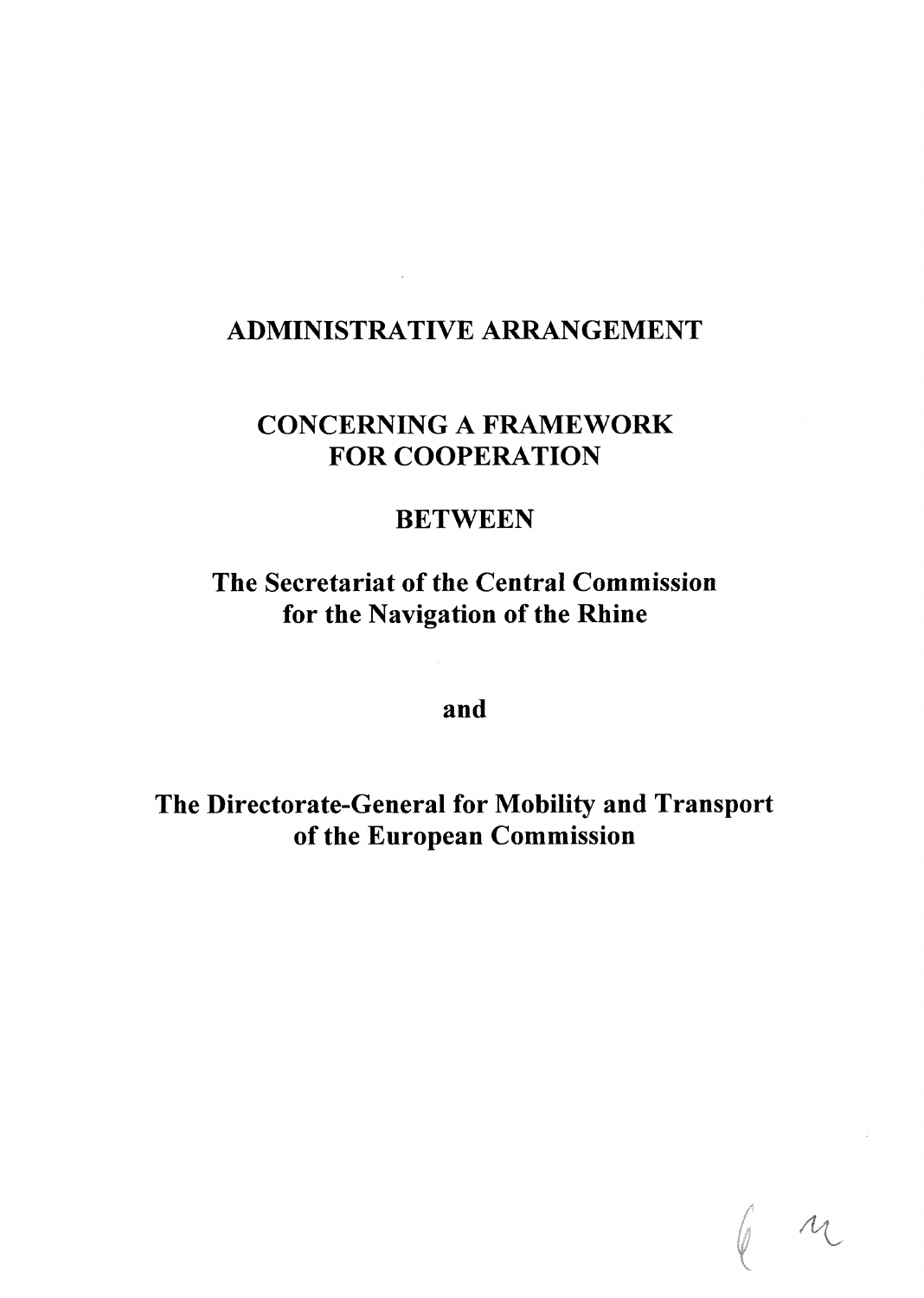### **ADMINISTRATIVE ARRANGEMENT Concerning a framework for cooperation between the Secretariat of the Central Commission for the Navigation of the Rhine and the Directorate-General for Mobility and Transport of the European Commission - DG MOVE**

This Administrative Arrangement is between the Secretariat of the Central Commission for the Navigation of the Rhine and the Directorate-General for Mobility and Transport of the European Commission, hereinafter "the Sides".

#### **1. Introduction**

The Central Commission for the Navigation of the Rhine (hereinafter called "CCNR") and the Directorate-General for Mobility and Transport of the European Commission (hereinafter called "DG MOVE") in their respective legal and institutional contexts both pursue the support of the inland navigation sector and have common interests in streamlining the development of inland navigation. In this respect, both Sides recognise the need for stepping up cooperation for the achievement of the objectives of the respective policies.

Their cooperation should consider the requirements of the Common Transport Policy of the European Union covered by the Treaty on European Union and the Treaty on the Functioning of the European Union and the Revised Convention for the Navigation of the Rhine.

The current cooperation framework was established in 2003 through the Administrative Agreement concerning the cooperation between the CCNR and the European Commission. Both Sides welcome the outcome of this cooperation. In particular, during the last ten years the most important achievements of the cooperation concerned the implementation of an observation tool of the inland waterway transport market and the permanent reviews of the technical requirements.

The European Commission in its White Paper "A Roadmap to a single European Transport Area" from 2011 has emphasised the importance of the inland waterway transport in the context of an enlarged Union. In particular the objective for future actions should be to establish an appropriate framework to optimise the Internal Market for inland waterway transport, and to remove barriers that prevent its increased use. For that purpose inland waterway will have a relevant place in the up-coming new legal framework concerning Trans European transport network.

 $\theta$  and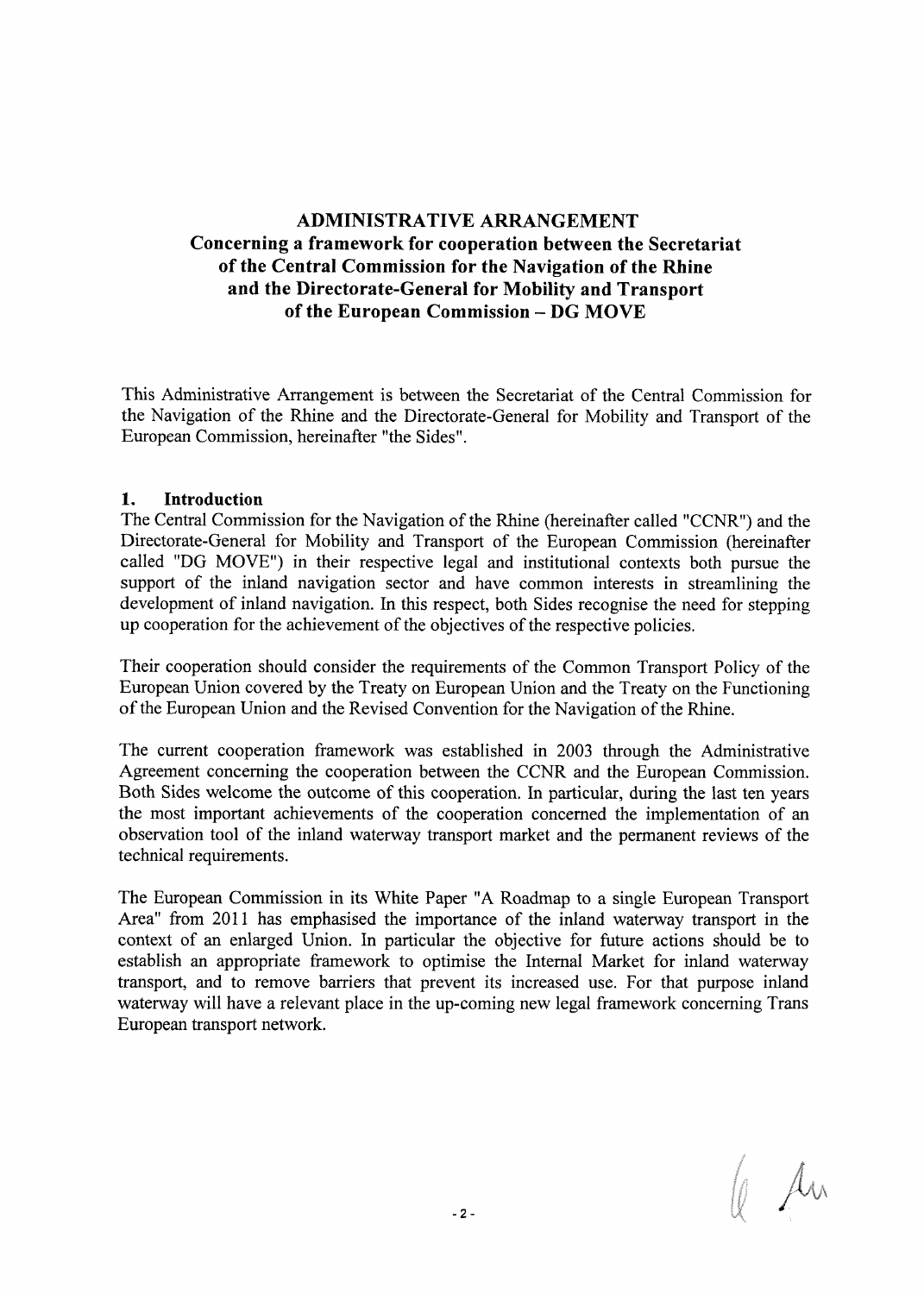The European Commission in its Staff Working Document "Towards NAIADES II" (SWD (2012) 168) has recognised the need to review and reinforce international cooperation in the field of inland navigation. In particular DG MOVE considers that new approaches could be envisaged to better use the expertise of the CCNR in the field of the minimum technical requirements applicable to vessels on inland waterways and in the fields of market observation and jobs and skills.

In its Conclusions "On the way ahead towards integrated and competitive EU inland waterway transport " of 16 June 2011, the Council of the European Union stressed the need, given the complexity of the current organisational structure of the sector, to facilitate decision-making between the different actors and to reinforce cooperation between them.

To this purpose, the Sides take note that a Committee under the auspices of the CCNR would be set up and would be in charge of the elaboration and adoption at technical level of standards in inland navigation.

This Administrative Arrangement should be considered as a necessary step, insofar as the cooperation between the two Sides may need to be consolidated once the legal framework allowing reference to the work of the above-mentionned Committee will be in place.

Therefore, the Secretariat of the CCNR and DG MOVE intend to reinforce their cooperation in line with the following arrangements.

#### **2. Purpose**

The purpose of this Administrative Arrangement is to establish a framework for cooperation between the Secretariat of the CCNR and DG MOVE. In particular, both Sides endeavour to strengthen the cooperation in order to increase synergies and make their actions more complementary and mutually reinforcing.

#### **3. Areas of cooperation**

Without prejudice to other issues that may acquire more importance or require immediate attention and action, and subject to the results of joint reviews referred to in paragraph 7 (Review), the priority areas for cooperation are:

3.1. Technical requirements and information technology concerning inland waterway vessels,

3.2. The modernisation of the legal framework on boat master certificates governed by Council Directive 96/50/EC of 23 July 1996 on the harmonization of the conditions for obtaining national boatmasters' certificates for the carriage of goods and passengers by inland waterway in the Community and its extension in the area of professional qualifications for workers in the field of inland navigation, in line with the provisions of the Treaty on the Functioning of the European Union,

3.3. Market observation.

 $\sqrt{\mu}$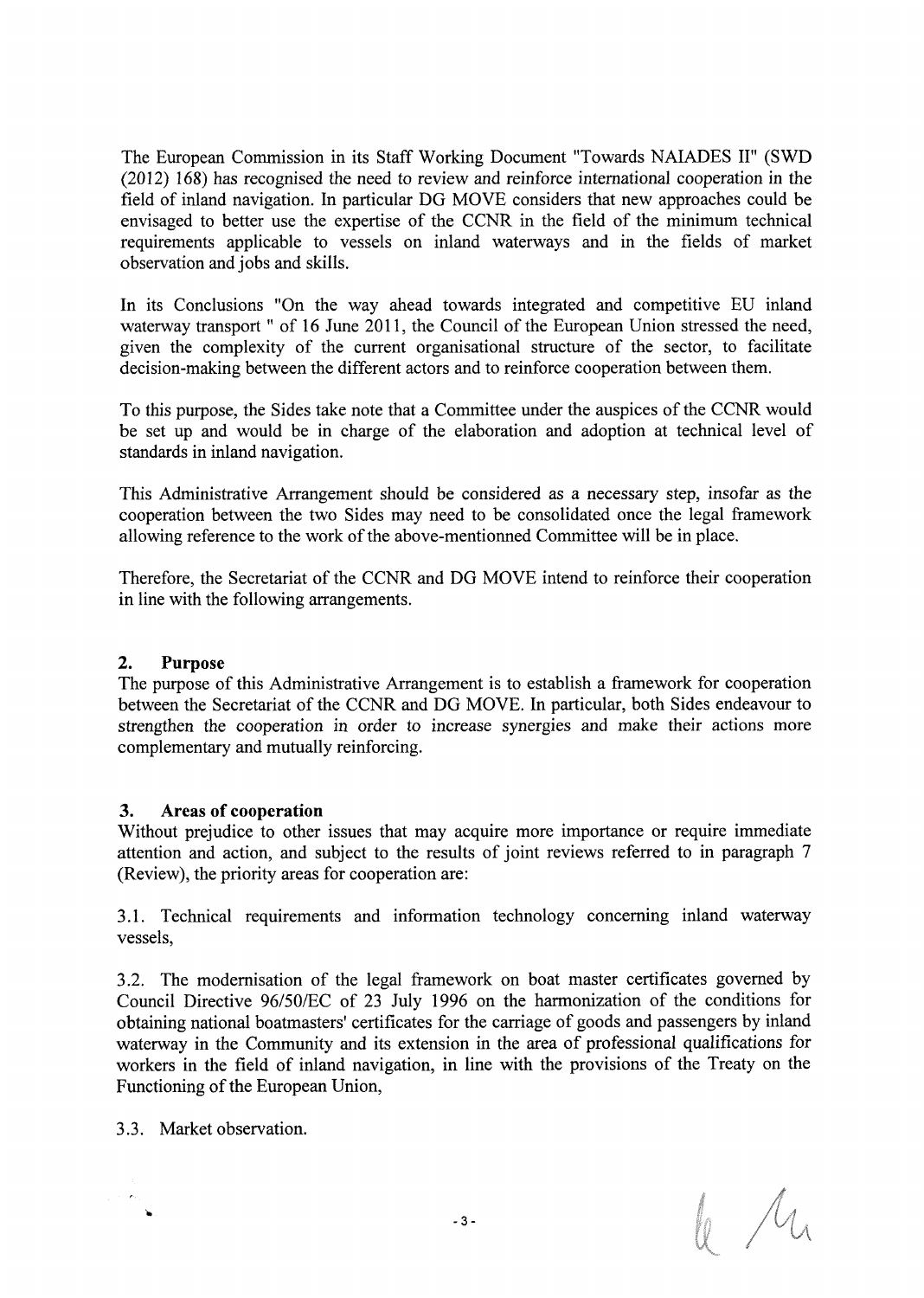#### **4. Forms of cooperation**

4.1. The activities to be pursued in the context of the areas of cooperation referred to in paragraphs 3.1. and 3.2. may take in particular the forms set out below:

- Exchange of information, documentation and experience;
- Putting in place mechanisms for overall steering and priority setting;  $\overline{a}$
- Establishment of appropriate structures and mechanisms for streamlining cooperation and coordination, in particular by the elaboration and adoption of standards which can be referred to by both sides in their respective regulations.

4.2. The elaboration of standards in the areas of cooperation referred to in paragraphs 3.1. and 3.2. will be performed through a Committee for drawing up standards in the field of inland navigation to be set up by the CCNR, and involving EU Member States and CCNR Member States. The European Union, represented by the European Commission may participate in this Committee. The Committee will be assisted by expert groups it may deem necessary.

4.3. In performing these activities, the Secretariat of the CCNR and DG MOVE should aim to exchange information relevant to the fulfillment of their respective tasks and responsibilities, in particular with regard to their objectives and timetables of activities in the area of inland navigation and related fields, and share, where appropriate, the experiences acquired.

4.4. A work programme for a multi-annual period, prepared by both Sides shall be presented to the Committee for deliberation and adoption.

4.5. The Secretariat of the CCNR will provide secretarial support, as well as linguistic assistance on inland navigation terminology to the Committee, subject to the availability of funding and the provisions laid down in paragraph 6 (Funding).

#### **5. Contents of cooperation**

The content of cooperation for the areas referred to in the above-mentionned paragraph 3 may cover in particular the following items:

5.1. Technical requirements and information technology concerning inland waterway vessels

The purpose for this area of cooperation is the following :

a) to put into operation on both Sides the new model of governance on the technical requirement provisions;

b) to explore possible ways to further increase the coherence between technical requirements for the Rhine and for the other parts of the inland waterways networks in the European Union, leading to adequate, proportionate and unified standards;

 $($  /  $/$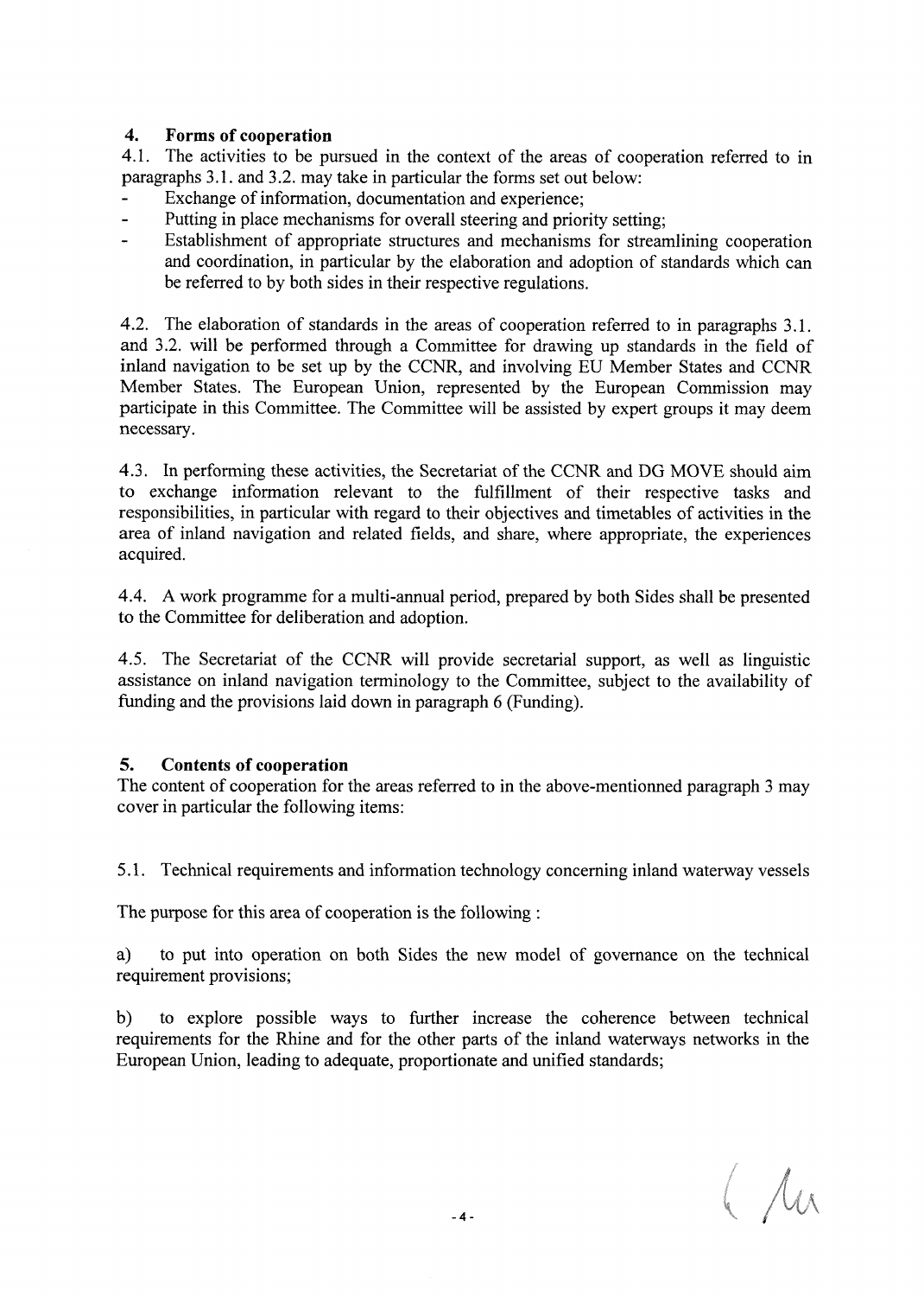c) to elaborate standards in the field of inland navigation for the development and updating of the technical requirements in the way established in the present Arrangement.

#### 5.2. Professional qualifications

The purpose for this area of cooperation is the following:

a) to contribute to the preparation and impact assessment of new initiatives elaborated by DG MOVE for the modernisation and extension of the legal framework governed by Directive 96/50/EC in the fields of certification and professional qualifications, in line with the provisions of the Treaty on the Functioning of the European Union.

b) to exchange information on the current system of mutual recognition of boatmaster certificates and of service record books, including an analysis of the prospects and limitations of the further extension of this approach.

5.3. Market observation

The cooperation in this area is twofold:

a) to carry out and develop the market observation of the European inland waterway transport market as agreed under the existing *Technical Assistance* contract between the European Commission and the CCNR;

b) to contribute to the broader reflection on the evolution of the current market observation which could encompass the streamlining of data gathering on markets, fleets, infrastructure, etc. from various sources, a data repository, forecasting of trends based upon modelling and the establishment of a capacity to analyse and interpret the data.

#### **6. Funding**

A draft indicative budgetary planning relating to the cooperation will be defined, in particular for the implementation of the items referred to in paragraph 5 and for the functioning of the Committee referred to in paragraph 4.2.

A multi-annual indicative budgetary planning shall be prepared by the Secretariat of the CCNR and DG MOVE taking into account the work programme of the Committee.

Subject to the availability of appropriations, both sides will endeavour to allocate the respective budgetary resources and proceed to the conclusion of corresponding contracts or other appropriate agreements. Any funding of the CCNR by the European Commission will be pursuant to the European Commission's own procedures. The terms and conditions of such funding will be defined in the relevant contracts and/or agreements in line with the applicable Union legislation, taking into consideration the multi-annual indicative budgetary planning.

 $\mu$